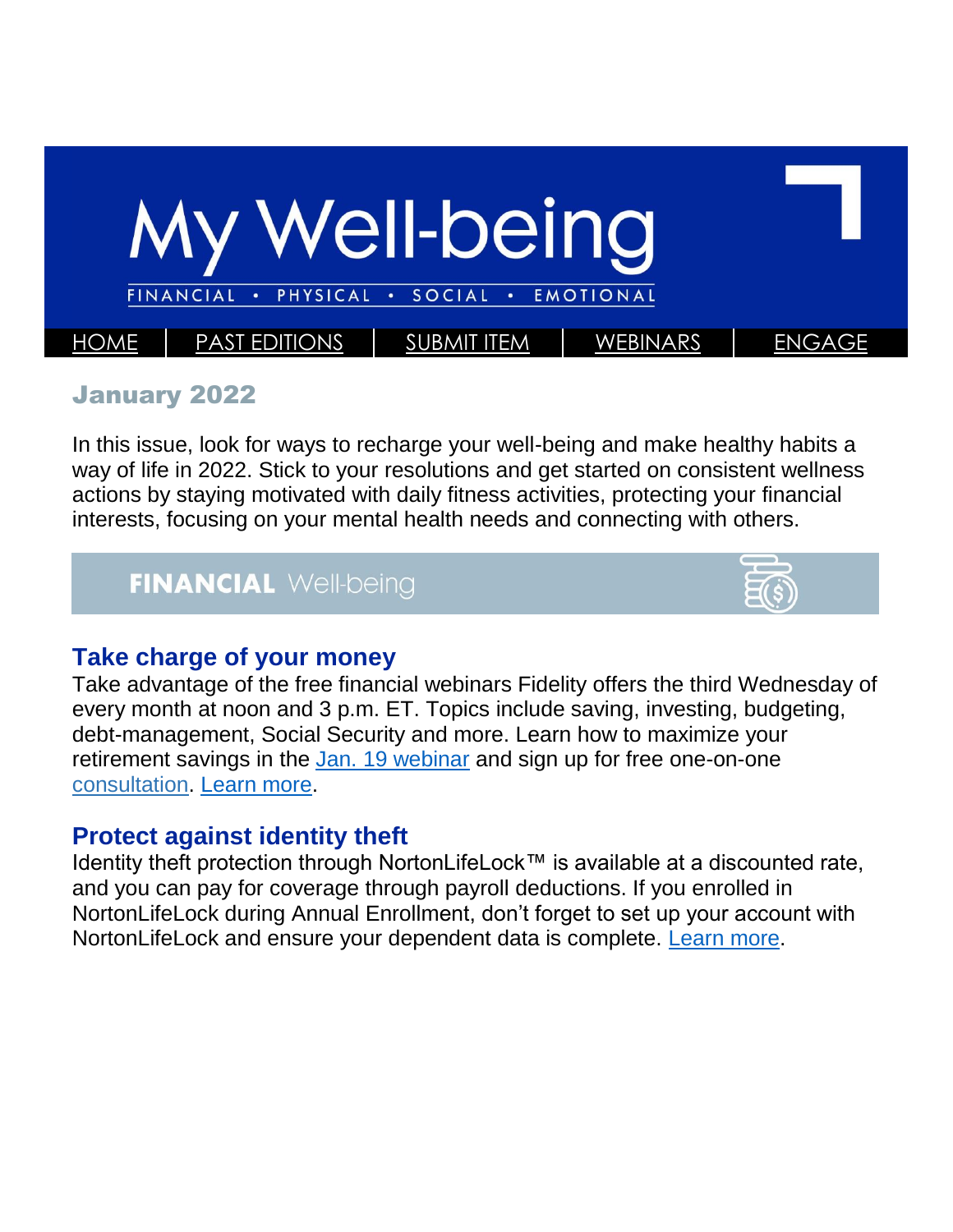# **PHYSICAL Well-being**

### **Keep your New Year's resolutions**

Find out how our well-being resources can help you with your 2022 goals. Whatever your focus–overall well-being, better fitness, weight loss, quitting tobacco–we have programs to support you. [Learn more.](https://totalrewards.northropgrumman.com/article/98/keep-your-new-years-resolutions)

### **Reduce your pharmacy costs**

Don't forget to activate your Rx Savings Solutions account to explore how you can save money on prescriptions. Rx Savings Solutions is available to employees and their family members enrolled in an Anthem medical plan. [Attend](https://register.gotowebinar.com/rt/7413121118681683980) a Jan. 18 webinar at noon ET to learn how simple and effective this service is or [activate your account](https://auth.rxsavingssolutions.com/activate) now. [Learn more.](https://totalrewards.northropgrumman.com/article/100/reduce-your-pharmacy-costs)

## **SOCIAL Well-being**

### **Lead the way for our future leaders**

Find out what types of virtual or in-person activities you can participate in to help build student interest in STEM during a [webinar](https://home-us.myngc.com/ngcorp/CorpResp/CorpCitizenship/Pages/eweek.aspx) on Jan. 28. There are also many opportunities offered through Northrop Grumman to volunteer and give back to your community. [Learn more.](https://totalrewards.northropgrumman.com/article/103/pay-it-forward)

## **EMOTIONAL Well-being**

### **Let your Employee Assistance Program give you a boost**

NGCare's counseling, self-improvement tools and solutions for everyday issues can help you achieve your goals, at home and at work in the New Year. The services are free, confidential and available all day, every day to you, your family and your household members. [Learn more.](https://totalrewards.northropgrumman.com/article/101/mind-your-mental-health)

**ENGAGE** in your Well-being

### **Congratulations Feeling Grateful Challenge Winners**

As we reflect on the Feeling Grateful Challenge and the many ways we expressed our gratefulness, we want to congratulate the winners of a \$50 gift card to the